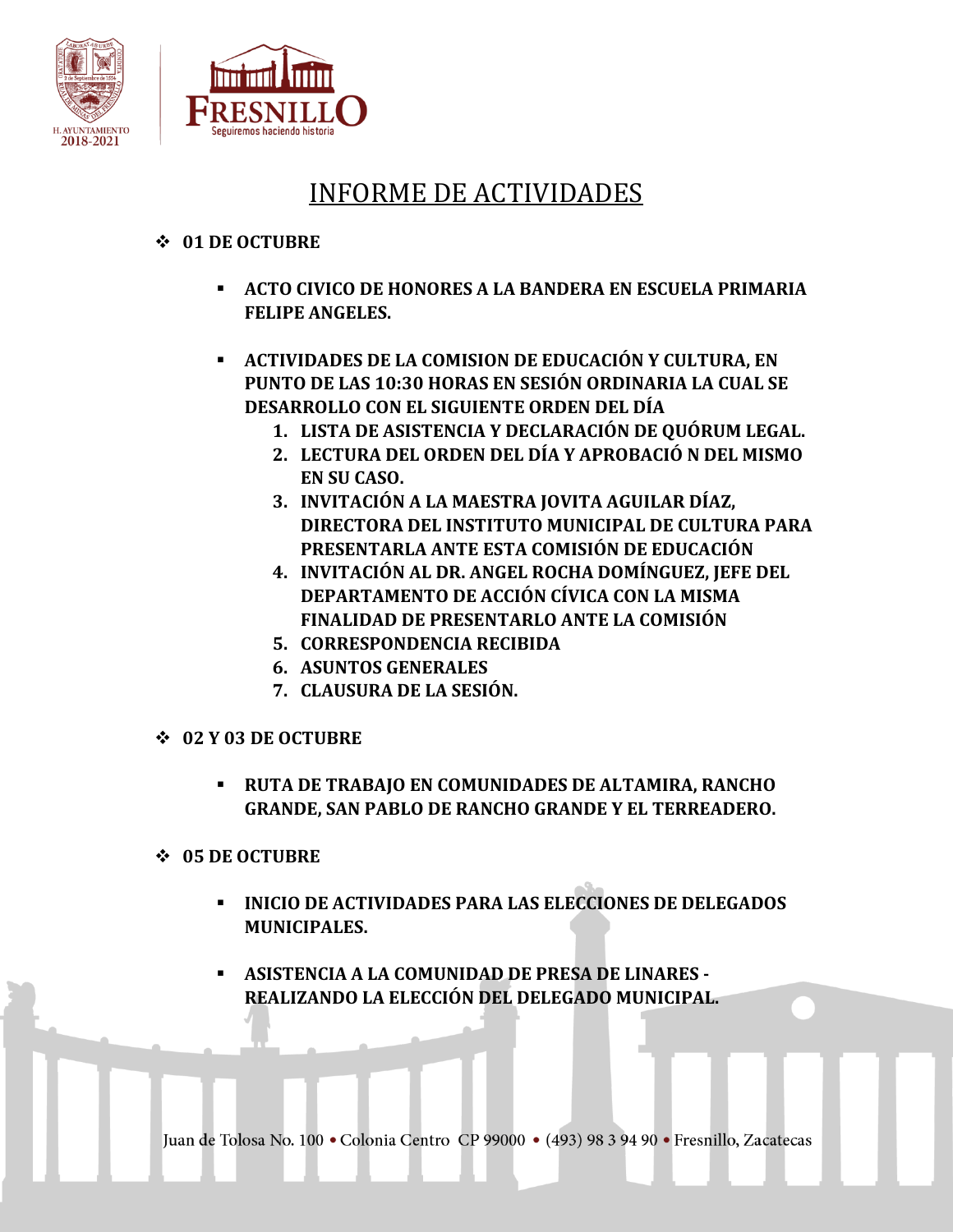



- **6 DE OCTUBRE**
	- **ASISTENCIA A LA COMUNIDAD DE –HERMITA DE GUADALUPE - REALIZANDO LA ELECCIÓN DE DELEGADO MUNICIPAL.**
- **7 DE OCTUBRE**
	- **ASISTENCIA A LA COMUNIDAD DE –ESTACIÓN GUTIERREZ-REALIZANDO LA ELECCIÓN DE DELEGADO MUNICIPAL.**
- **8 DE OCTUBRE**
	- **ACTO CIVICO DE HONORES A LA BANDERA EN UNIVERSIDAD AUTONOMA DE DURANGO.**
	- **ASISTENCIA A LA COMUNIDAD DE EL SALITRILLO REALIZANDO LA ELECCIÓN DE DELEGADO MUNICIPAL.**
- **9 DE OCTUBRE**
	- **ASISTENCIA A LA COMINIDAD DE LA ZARQUILLA REALIZANDO LA ELECCIÓN DE DELEGADO MUNICIPAL.**
- **10 DE OCTUBRE**
	- **ASISTENCIA A LA COMUNIDAD DE MENDOZA REALIZANDO LA ELECCIÓN DE DELEGADO MUNICIPAL.**
- **11 DE OCTUBRE**
	- **EVENTO EN EL JARDÍN MADERO ''LOS LIBROS SALEN A LA CALLE''**
	- **PARTICIPACIÓN EN LA COMISIÓN DE DERECHOS HUMANOS.**
	- **PARTICIPACIÓN EN LA COMISIÓN DE DEPORTES.**
	- **ASISTENCIA A LA COMUNIDAD DE EL MEZQUITE REALIZANDO LA ELECCIÓN DE DELEGADO MUNICIPAL.**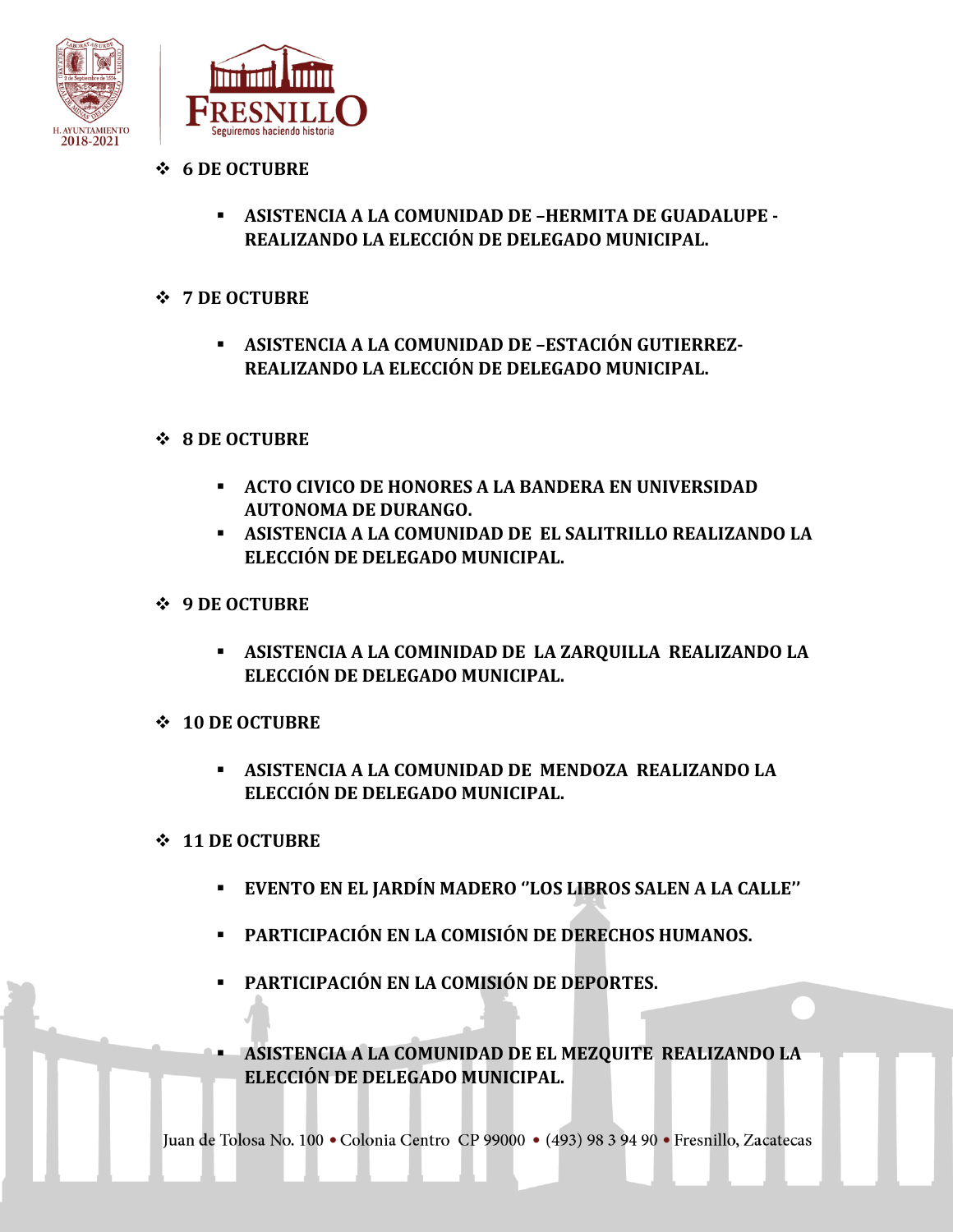



- **12 DE OCTUBRE**
	- **ACTO CIVICO DÍA DE LA RAZA PENTHATLÒN COLONIA MANUEL M. PONCE.**
	- **SESIÓN SOLEMNE DE CABILDO.**
	- **ASISTENCIA A LA COMUNIDAD DE – EL EPAZOTE - REALIZANDO LA ELECCIÓN DE DELEGADO MUNICIPAL.**
- **13 DE OCTUBRE**
	- **ASISTENCIA A LA COMUNIDAD DE –BOCA DEL RIO CHICO - REALIZANDO LA ELECCIÓN DE DELEGADO MUNICIPAL.**
- **14 DE OCTUBRE**
	- **ASISTENCIA A LA COMUNIDAD DE CHILITOS - REALIZANDO LA LELECCIÓN DE DELEGADO MUNICIPAL.**
- **15 DE OCTUBRE**
	- **ACTO CIVICO EN COLEGIO ALVAREZ 8:30 AM Y EN JARDÍN DE NIÑOS MANUEL M. PONCE A LAS 10:30 AM.**
- **16DE OCTUBRE**
	- **PARTICIPACIÓN EN LA COMISIÓN DE DEPORTES.**
- **18 DE OCTUBRE**
	- **SESIÓN EXTRAORDINARIA DE CABILDO.**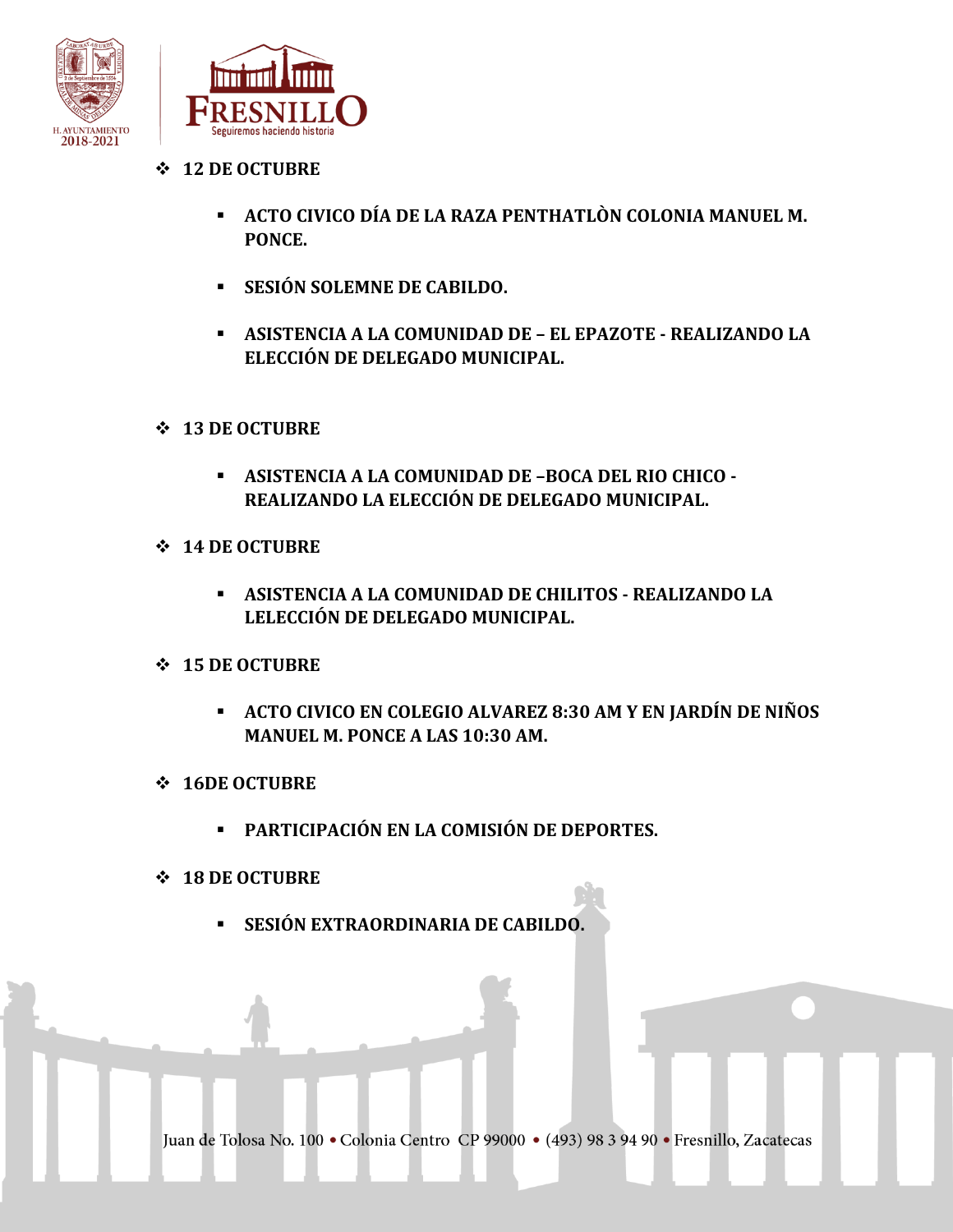



- **22 DE OCTUBRE**
	- **ACTO CIVICO EN SECUNDARIA TÉCNICA VICENTE GUERRERO DE LA COMUNIDAD DE SAN JOSÉ DE LOURDES.**
	- **ASISTENCIA A LA COMUNIDAD DE – 6 DE ENERO - REALIZANDO LA ELECCIÓN ESTRAORDINARIA DE DELEGADO**
- **23 DE OCTUBRE** 
	- **SE CITA A MESA DE TRABAJO DE LA COMISIÓN DE EDUCACIÓN Y CULTURA QUE SE CELEBRA A LAS 10:00 HORAS EN LA SALA DE REGIDORES CON EL SIGUIENTE ORDEN DEL DIA.**
		- **1. LISTA DE ASISTENCIA Y DECLARACIÓN DE QUÓRUM LEGAL.**
		- **2. INVITACION A LOS CC. DRA. ELIZABETH VEGA ÁVILA, DIRECTORA REGIONAL 02 FEDERALIZADADE LA SECRETARIA DE EDUCACIÓN, DR. ÁNGEL ROCHA DOMINGUEZ, JEFE DEL DEPARTAMENTO DE ACCIÓN CIVICA Y AL ING. CARLOS CARRILLO AGUIRRE, TITULAR DEL INSTITUTO MUNICIPAL DEL DEPORTE, CON LA FINALIDAD DE TRATAR EL TEMA REFERENTE AL DESFILE DEL DIA 20 DE NOVIEMBRE DEL AÑO 2018.**
		- **3. CLAUSURA DE LA SESIÓN.**
- **25 DE OCTUBRE**
	- **PARTICIPACIÓN EN LA COMISIÓN DE DERECHOS HUMANOS.**
	- **PARTICIPACION EN EL EVENTO DENOMINADO LA CIBER SEGURIDAD ES MATERIA DE TODOS EN REPRESENTACIÓN DEL PRESIDENTE, LIC. SAÚL MONREAL ÁVILA**
- **29 DE OCTUBRE**
	- **ACTO CÍVICO SEC. 02 ESTATAL.**
	- **ASISTENCIA A LA COMUNIDAD DE –PROVIDENCIA DE ÁBREGO-PARA REALIZAR ELECCION DE COMITÉ DE PARTICIPACIÓN SOCIAL.**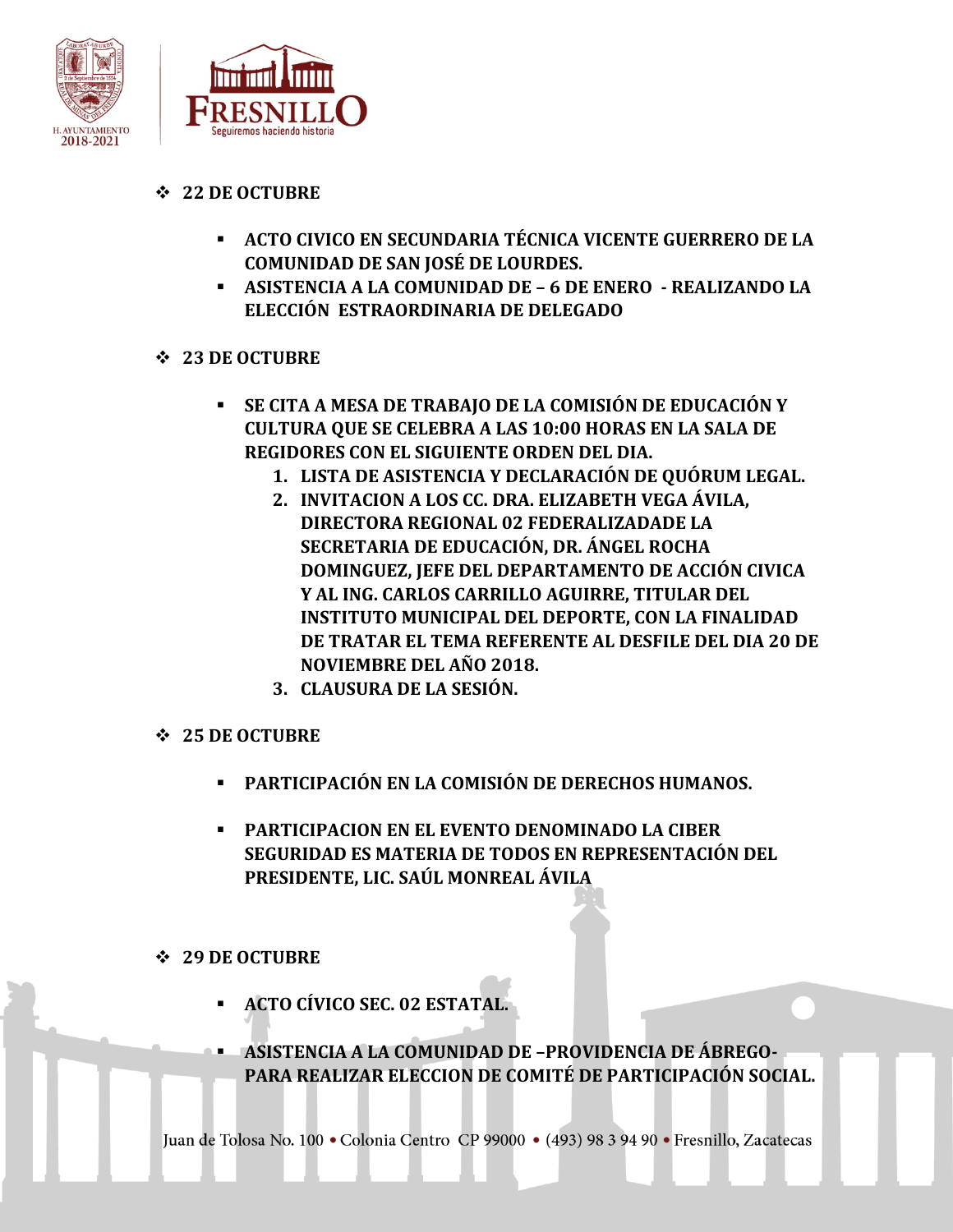

- **30 DE OCTUBRE**
	- **SESIÓN ORDINARIA DE CABILDO.**
	- **ASISTENCIA A LA COMUNIDAD DE –MESA DEL TECOLOTILLO- PARA REALIZAR ELECCIÓN DE COMITÉ DE PARTICIPACIÓN SOCIAL.**

#### **31 DE OCTUBRE**

- **ASISTENCIA A LA COMUNIDAD DE –SAN PABLO DE RANCHO GRANDE - PARA REALIZAR ELECCIÓN DE COMITÉ DE PARTICIPACIÓN SOCIAL.**
- **3 DE NOVIEMBRE** 
	- **ASISTENCIA A LA COMUNIDAD DE SAUCITO DEL POLEO- PARA REALIZAR ELECCIÓN DE COMITÉ DE PARTICIPACIÓN SOCIAL.**
- **4 DE NOVIEMBRE** 
	- **ASISTENCIA A LA COLONIA SOLIDARIDAD - PARA REALIZAR ELECCIÓN DE COMITÉ DE PARTICIPACIÓN SOCIAL.**
- **5 DE NOVIEMBRE** 
	- **ASISTENCIA A LA COMUNIDAD DE TORTUGUILLAS - PARA REALIZAR ELECCIÓN DE COMITÉ DE PARTICIPACIÓN SOCIAL.**
- **6 DE NOVIEMBRE** 
	- **ASISTENCIA A LA COMUNIDAD DE PLATEROS- PARA REALIZAR ELECCIÓN DE COMITÉ DE PARTICIPACIÓN SOCIAL.**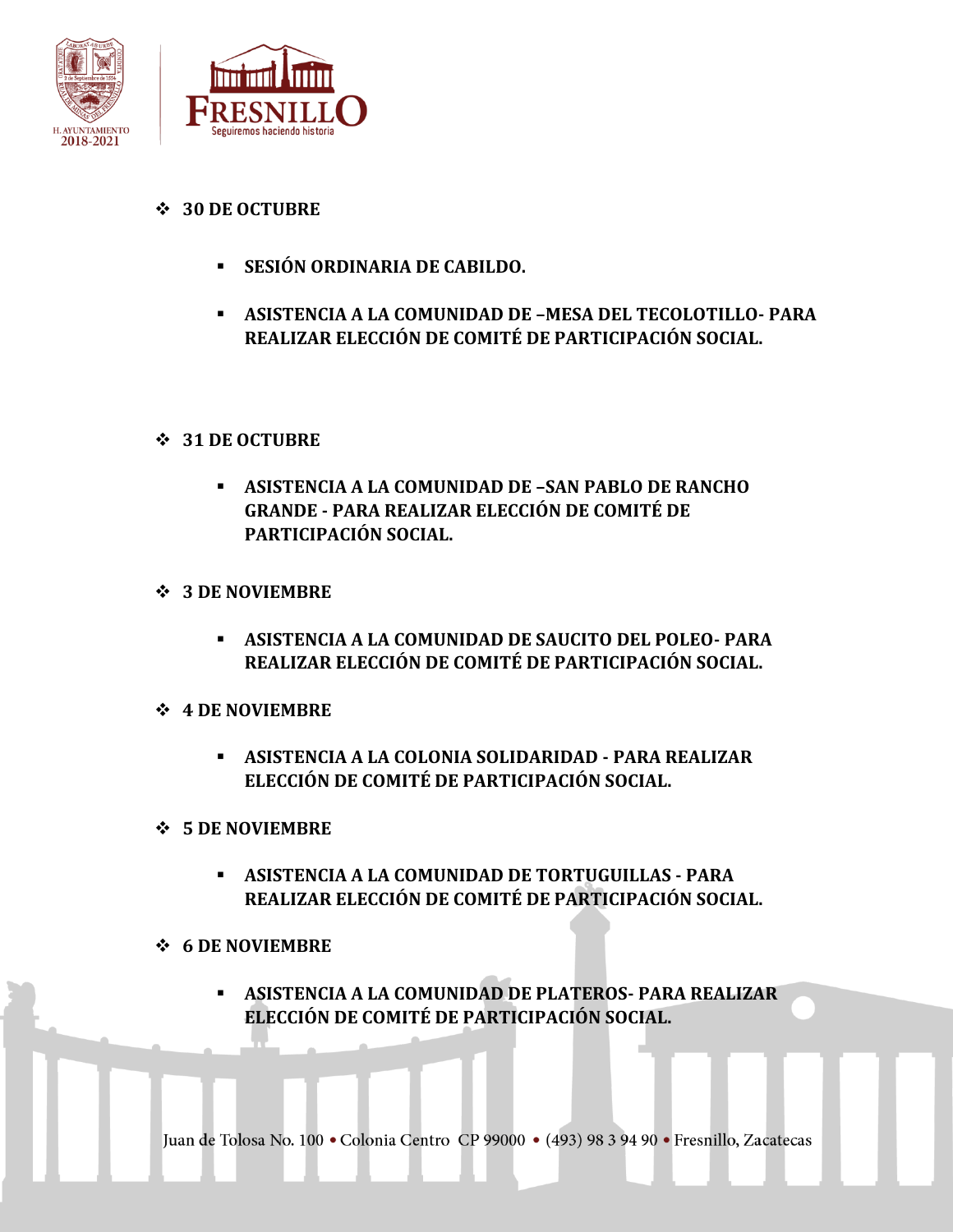



- **7 DE NOVIEMBRE** 
	- **ASISTENCIA A LA COMUNIDAD DE ESTACIÓN SAN JOSÉ PARA REALIZAR ELECCIÓN DE COMITÉ DE PARTICIPACIÓN SOCIAL.**
	- **ACUDIMOS A LA ESCUELA "JOSÉ VASCONSELOS" DE LA COLONIA MESOAMÉRICA, PARA ATENDER LA GESTIÓN DE MAQUINARIA PARA LA COLOCACIÓN DE UNA CISTERNA EN BENEFICIO DE LA COMUNIDAD ESCOLAR.**
- **8 DE NOVIEMBRE** 
	- **ASISTENCIA A LA COMUNIDAD DE CIENEGA DE MARIANA- PARA REALIZAR ELECCIÓN DE COMITÉ DE PARTICIPACIÓN SOCIAL.**
- **9 DE NOVIEMBRE** 
	- **ASISTENCIA A LA COLONIA EL OLIVAR- PARA REALIZAR ELECCIÓN DE COMITÉ DE PARTICIPACIÓN SOCIAL.**
	- **EN REPRESENTACION DEL LICENCIADO SAÚL MONREAL ÁVILA, ACUDÍ A LA XVIII EDICIÓN DE LA OLIMPIADA MATEMÁTICA, EN SU FASE REGIONAL.**
- **10 DE NOVIEMBRE** 
	- **ASISTENCIA A LA COMUNIDAD LABOR DE SANTA BARBARA - PARA REALIZAR ELECCIÓN DE COMITÉ DE PARTICIPACIÓN SOCIAL.**
- **11 DE NOVIEMBRE** 
	- **ASISTENCIA A LA COLONIA MINERA- PARA REALIZAR ELECCIÓN DE COMITÉ DE PARTICIPACIÓN SOCIAL.**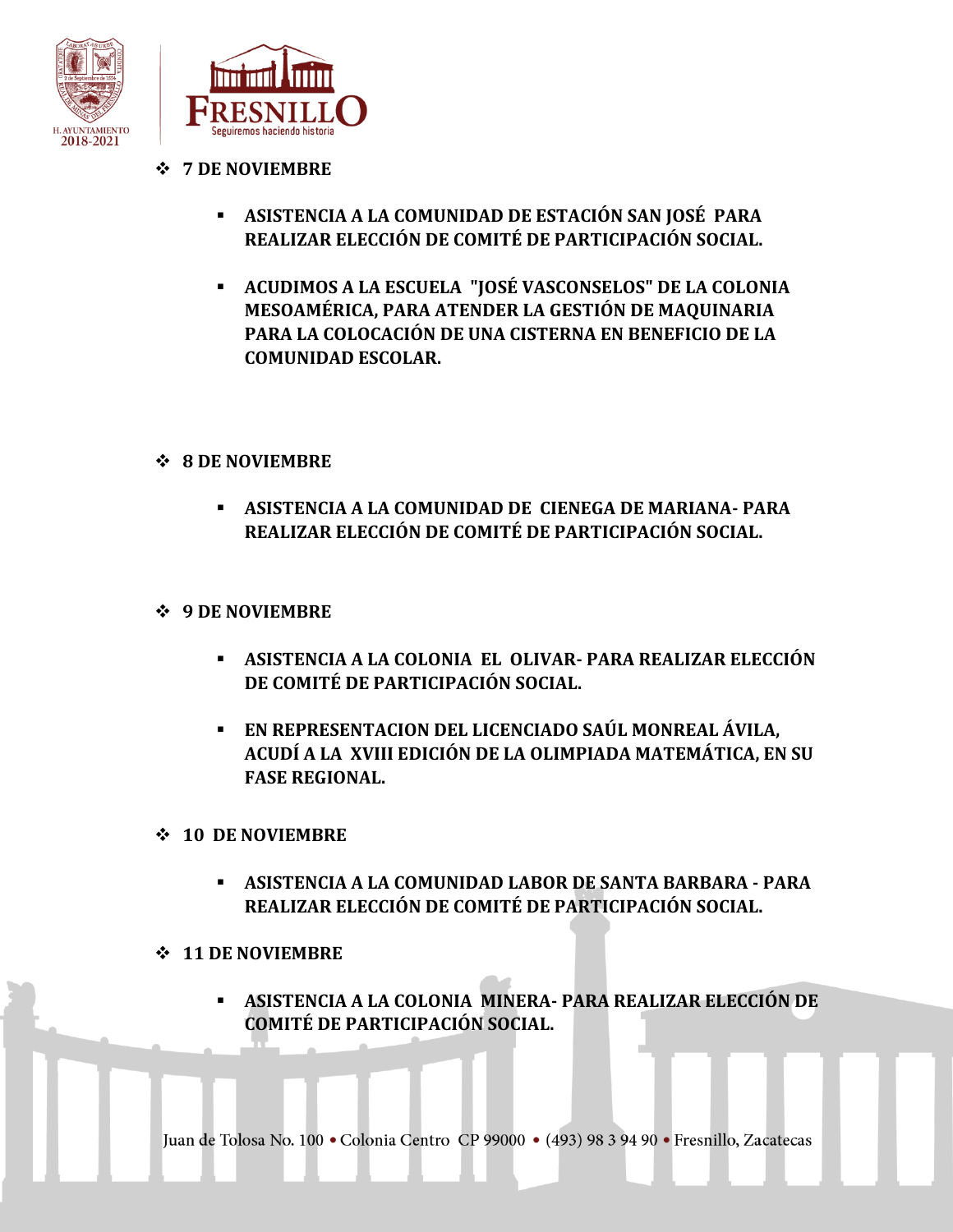



- **12 DE NOVIEMBRE** 
	- **ASISTENCIA A LA COMUNIDAD VALLE DE SAN ISIDRO- PARA REALIZAR ELECCIÓN DE COMITÉ DE PARTICIPACIÓN SOCIAL.**
	- **ACOMPAÑANDO AL PRESIDENTE SAÚL MONREAL EN LA REUNIÓN CON DELEGADOS MUNICIPALES.**
- **13 DE NOVIEMBRE** 
	- **ASISTENCIA A LA COLONIA DEL FRESNO PARA REALIZAR ELECCIÓN DE COMITÉ DE PARTICIPACIÓN SOCIAL.**
- **14 DE NOVIEMBRE** 
	- **ASISTENCIA A LA COLONIA BARRIO LA LAGUNILLA - PARA REALIZAR ELECCIÓN DE COMITÉ DE PARTICIPACIÓN SOCIAL.**

#### **20 DE NOVIEMBRE**

- **SESIÓN ORDINARIA DE CABILDO.**
- **PARTICIPACIÓN EN EL DESFILE CÍVICO DEPORTIVO EN LA COMUNIDAD SEIS DE ENERO CON LAS AUTORIDADES.**
- **21 DE NOVIEMBRE**
	- **ATENDIMOS A LA MAESTRA SOLEDAD NIETO, DIRECTORA DEL CECyT ESTACIÓN SAN JOSÉ Y CON LA SEÑORA ANA MARIA AGUILAR REPRESENTANTE DE LOS PADRES DE FAMILIA DELPLANTEL.**
	- **ACUDIMOS A LA COMUNIDAD DE ALTAMIRA EN LOS FESTEJOS DEL LXXXII ANIVERARIO DE LA FUNDACIÓN DEL EJIDO Y EN LA BENDICION DE LA NUEVA CAMPANA DE LA IGLESIA.**
- **26 DE NOVIEMBRE**
	- **SESIÓN EXTRAORDINARIA DE CABILDO.**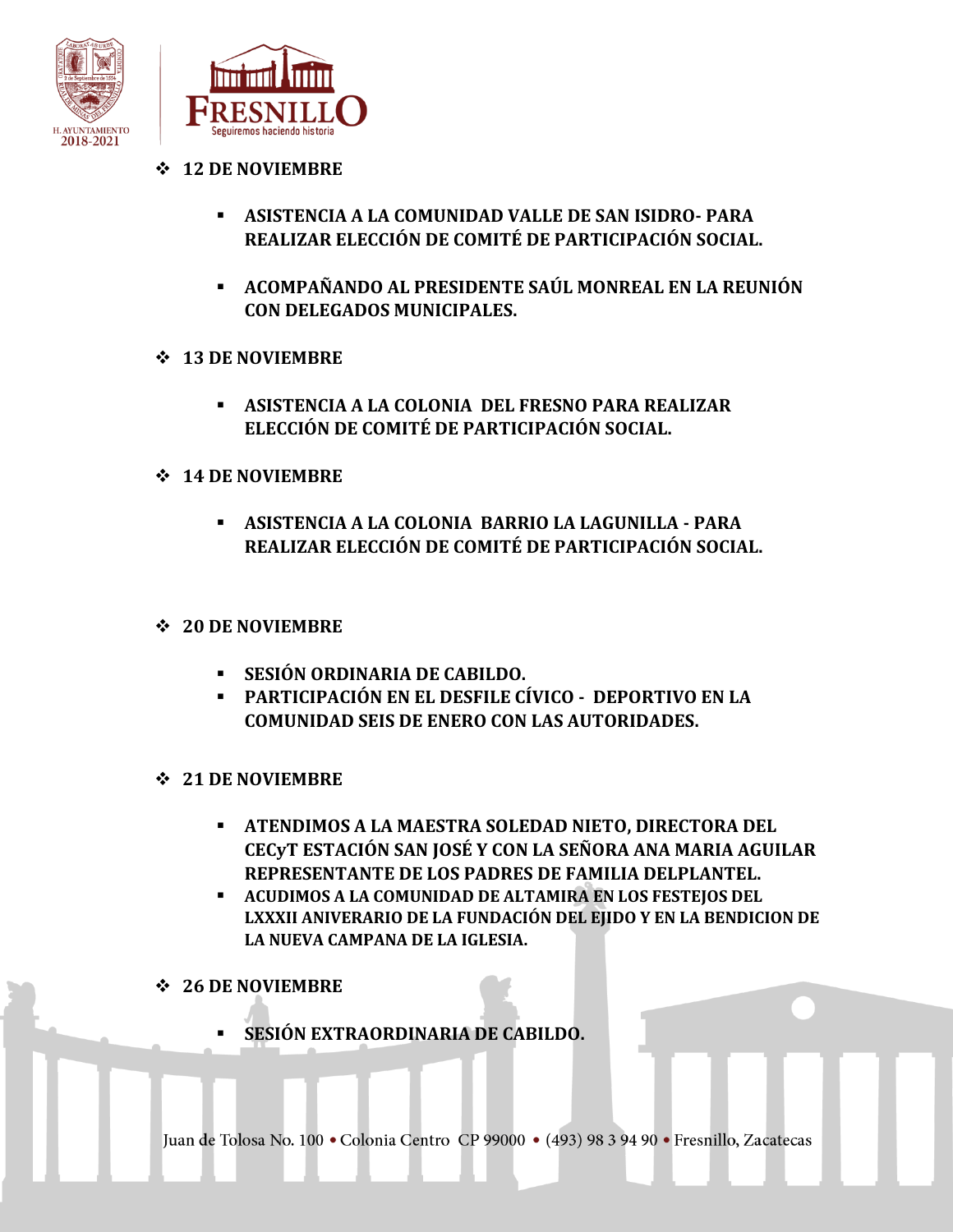



- **27 DE NOVIEMBRE**
	- **RECORRIDO POR LAS COMUNIDADES DEL TERREADERO, SAN PABLO Y RANCHO GRANDE.**
- **29 DE NOVIEMBRE**
	- **ACOMPAÑE A SAÚL MONREAL PRESIDENTE DE FRESNILLO, EN LA INAGURACION DE OBRAS EN SAN PABLO DE RANCHO GRANDE.**
- **30 DE NOVIEMBRE** 
	- **SESIÓN ORDINARIA DE CABILDO**
- **5 DE DICIEMBRE** 
	- **ACUDIMOS EN COMPAÑÍA DE EL PRESIDENTE MUNICIPAL LIC. SAÚL MONREAL ÁVILA A LA INAUGURACIÓN DE LA CANCHA DE LA ESCUELA TELESECUNDARIA "GUILLERMO C. AGUILERA" DE LA COMUNIDAD DE SEIS DE ENERO.**
	- **ATENDIMOS Y ACOMPAÑAMOS A LOS COMERCIANTES DE LA CALLE MORELOS, PARA BUSCAR SOLUCIÓN A LA PROBLÉMATICA DE SU GREMIO.**

#### **17 DE DICIEMBRE**

- **SESIÓN ORDINARIA DE CABILDO.**
- **ASISTIMOS ACOMPAÑANDO AL PRESIDENTE MUNICIPAL LIC. SAÚL MONREAL ÁVILA Y A SUS ESPOSA LUPITA PÉREZ, EN LA ENTREGA DE JUGUETES Y APOYOS POR PARTE DEL DIF ESTATAL.**

**30 DE DICIEMBRE**

**SESIÓN ORDINARIA DE CABILDO.**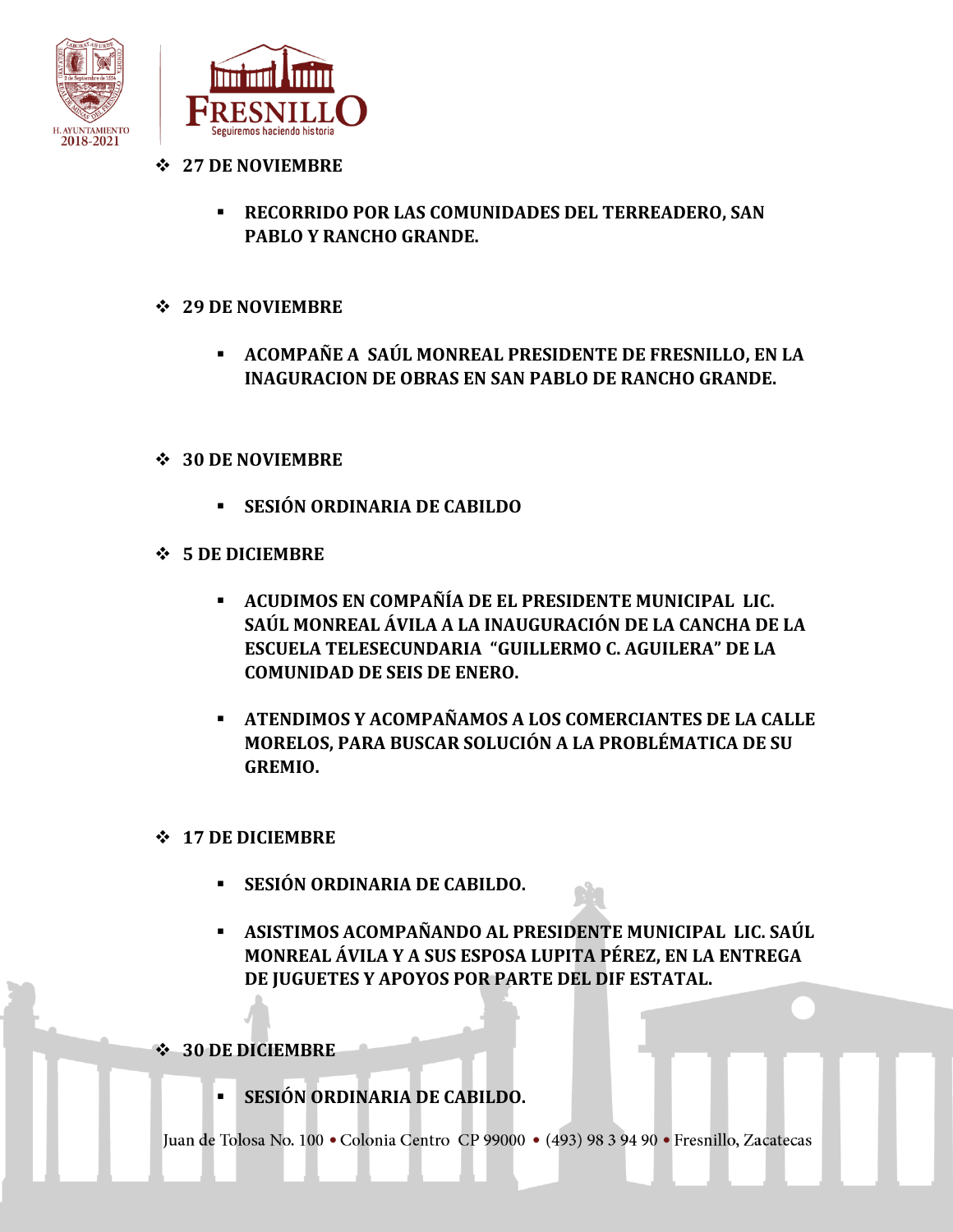



# **EVIDENCIA FOTOGRÁFICA**